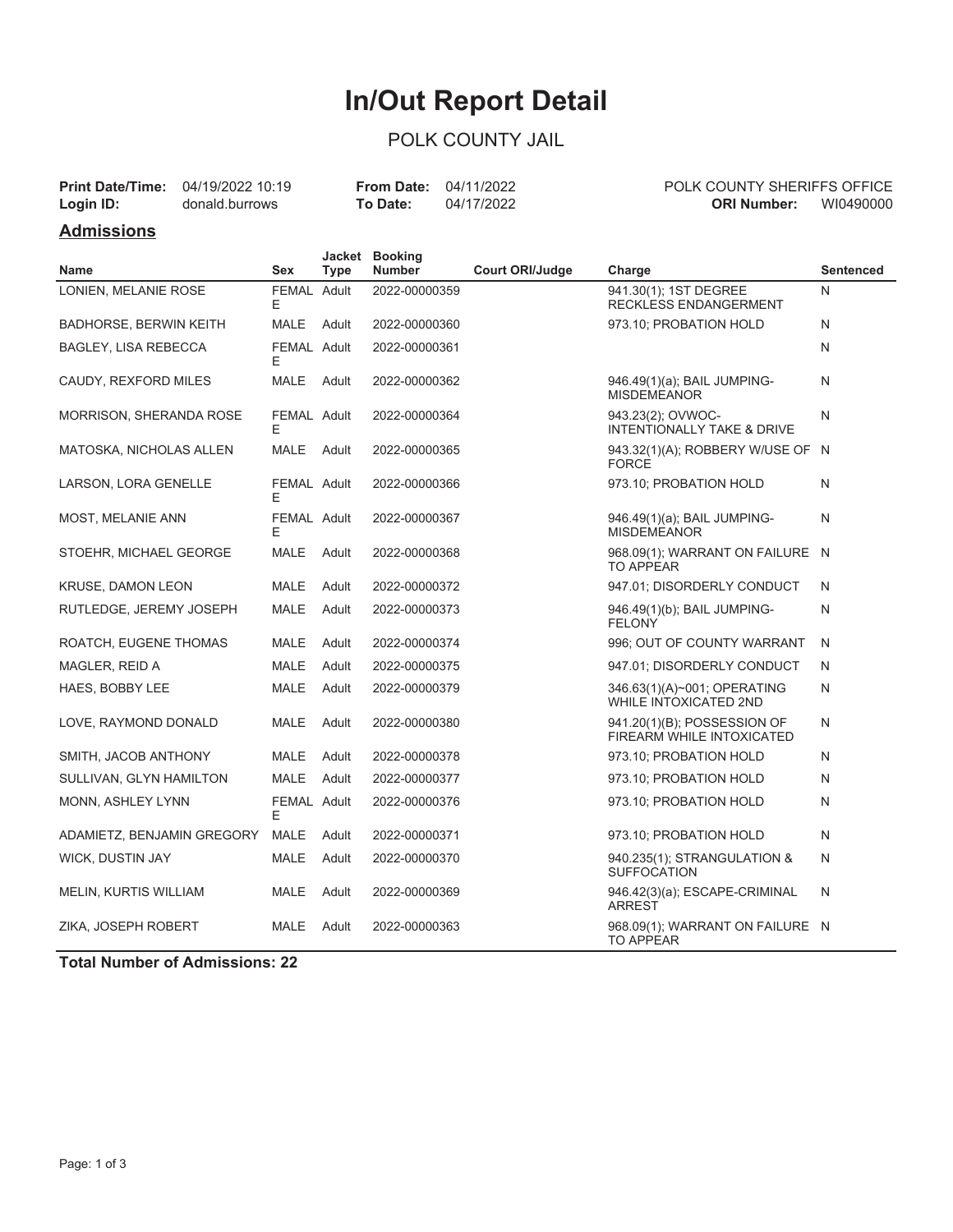### **In/Out Report Detail**

#### POLK COUNTY JAIL

**Login ID:**

**Print Date/Time:** 04/19/2022 10:19 donald.burrows

**To Date:** 04/17/2022 **From Date:** 04/11/2022 POLK COUNTY SHERIFFS OFFICE **ORI Number:** WI0490000

**Releases**